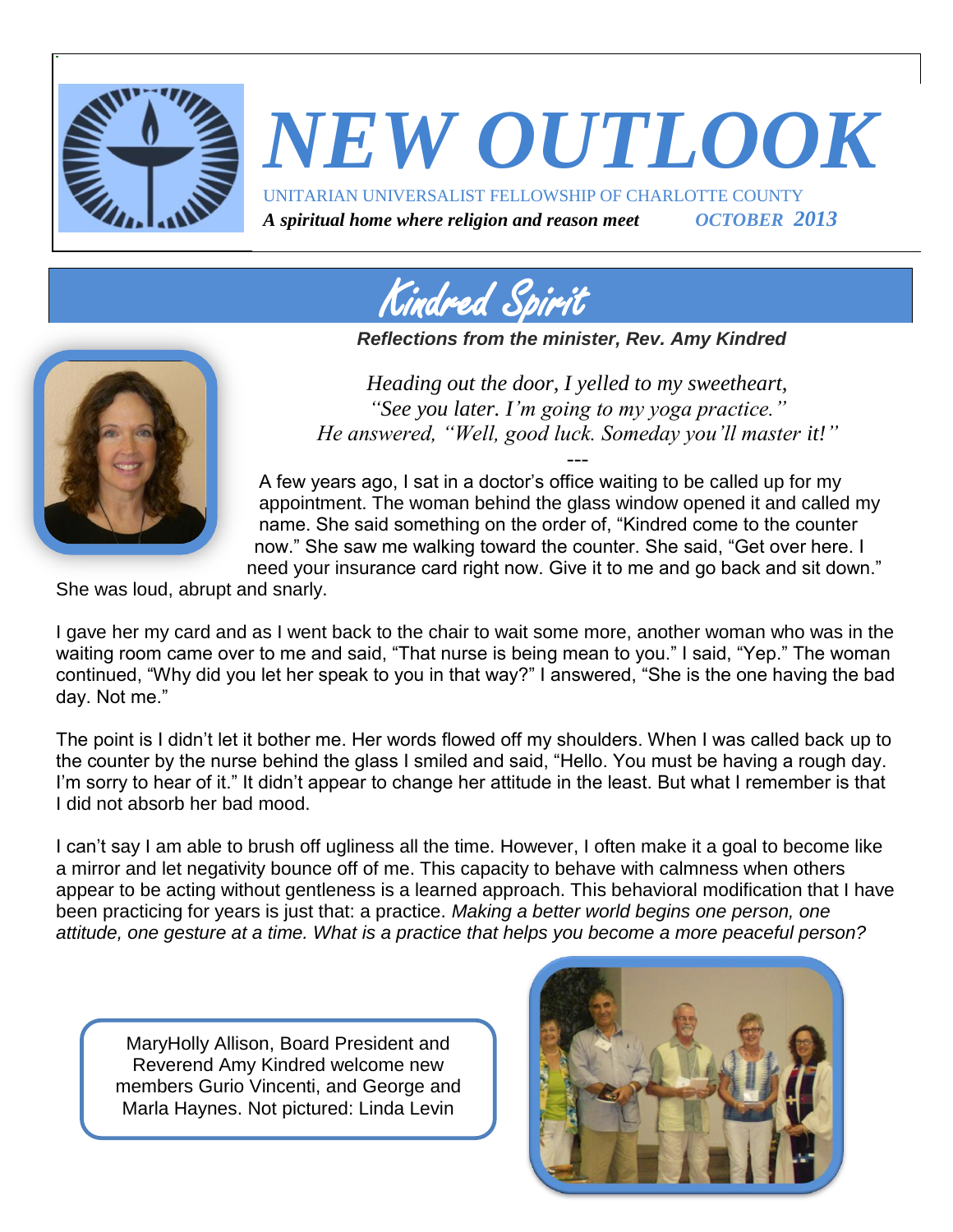# MESSAGE FROM MARYHOLLY Board President



Most long time UUFCCers believe that the summer is a calm, quiet time here at our Fellowship. Well, not this year! Rev Amy has been in the pulpit many Sundays during July, August and September; she was in the community, and thus, in the newspaper on the front page of the Sun twice, and on the radio; and she has supported committees and new programs; provided pastoral care and met with potential new members. WOW- she is amazing!!

We have had more visitors and regularly attending members and friends. Our all time high for summer attendance was 88 folks. We know there will only be more as snowbirds fly back, summer travelers return and new folks find us. We are living our mission and vision and getting out the message of our UU faith and welcoming fellow seekers.

The Board has been and will continue to be focused on:

- Ministerial Settlement Committee they are meeting with small groups! We want a settled minister and they are gaining your input!
- New Sign with chalice and lighting...and even plants are there now!!!
- Immediate space needs: a. more parking including a **new parking lot** (watch for details and member vote), more handicapped marked parking spaces
	- b. better use of space for potlucks and socializing notice new tables! Thanks, Bill Wharton!
- Bylaws Revisions to match current operations and best practices- this will take awhile as we seek input from committees and members and consult UUA.
- Supporting our minister to continue to make a positive and effectively functioning organization that *nourishes the spirit and helps heal the world.*

We are progressing...you gotta love that new sign!! Accomplishing these many tasks has been possible only with the help of many. The work continues and we are grateful!

As we anticipate the return of snowbirds and summer travelers, we welcome them and know they will feel the positive energy. We are eager to see them and to be uplifted by their gifts. We may all feel the challenges (and closeness) as we experiment and work through the best ways to use our facility and existing space. It will require cooperation from all - being patient and grateful for the special folks who share our faith and follow the following requests:

- Completing **Building Use forms** to use the building; found on website at UUFCC.org
- Writing up **brief** announcements for Updates or Order of Service and submitting by Mondayslimited to four lines PLEASE.
- Sharing your ideas and compliments with Board members as well as Rev Amy.
- Share your time and talents to make positive things happen at UUFCC and in our community.

We know how busy and fun high season can be. We look forward to your meaningful involvement and spiritual growth or renewal. We welcome all fellow seekers.

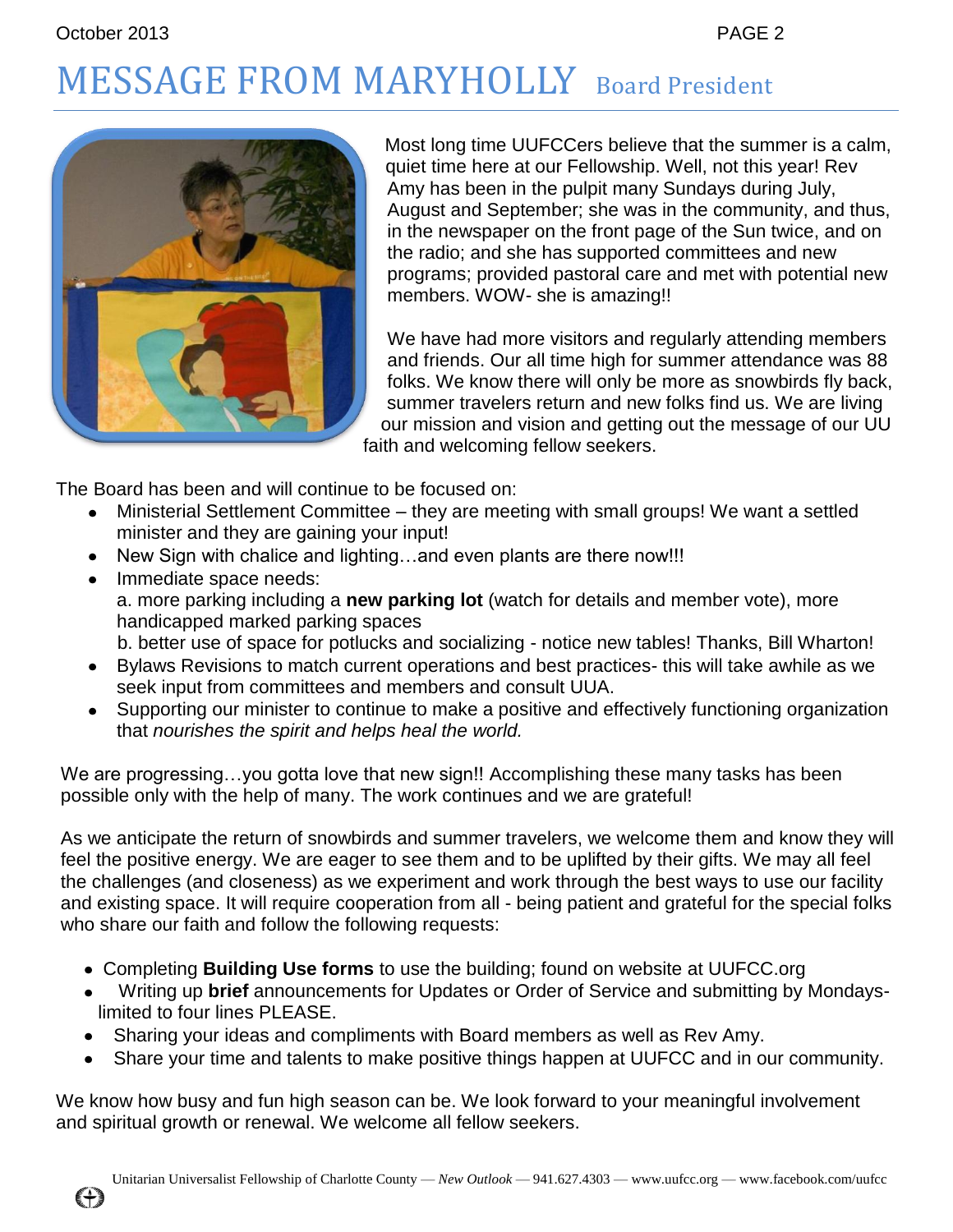### Buzz From the Board Carol Powell, Board Secretary



Our agenda for the Board Meeting, held September 19, was packed full with a variety of items.

#### *NEW PARKING LOT PLAN*

Herston Engineers attended meeting to clarify their plan for additional parking. They responded to our many questions regarding the 16 new spaces that will be created. We were concerned with every aspect and they were confident that they will keep things as green as can be, saving many of the beautiful trees that are in the area. They will take care of all of the permits and send out Request for Proposals (RFP) to several contractors. The "guesstimate" for the cost was in the range of \$25,000 to \$30,000. A

motion was made and passed to proceed with the parking lot plan.

#### *RELIGIOUS EDUCATION*

Rev. Amy has been working very closely with Steve Pollard to have a curriculum that is appropriate for all ages and placed in a folder that can be used if Steve & Valerie are not able to be there. A motion was made and passed to approve additional expenditure for new curriculum for Religious Education (RE).

#### *UPDATES*

In addition to the above we had a great deal more on the Agenda which is not included because of space limitations. Please stay tuned every week to the Updates and announcements. You will see the additional items presented as they unfold. See you next time!

### Endowment Plaque Honorees Robert Hansman, Trustee

Who gets their name on the UUFCC board and why?

It is not frivolous or redundant, but we do honor both the donors of funds and those they honor. The rule is any donor whose aggregate contributions total \$1,000 will be posted (the honor system accounting applies, so please remind us). Twenty years ago it was only \$500. For honorees, the threshold is contributions of at least \$1,000.

Every single dollar, "plaqued" or not, counts - no matter how small. Each gift is maintained in perpetuity, and it never leaves the Endowment. The investment earnings generated from each and every gift go on endlessly, to nourish and support Unitarian Universalist-ism. With over \$300,000 invested, at the current projected net investment yield, the Endowment's annual contribution to greater UUism via the Fellowship, will run over \$15,000, higher than the largest single annual pledge donation to the Fellowship. You can make it swell!



Join up! Did I mention tax deductible?

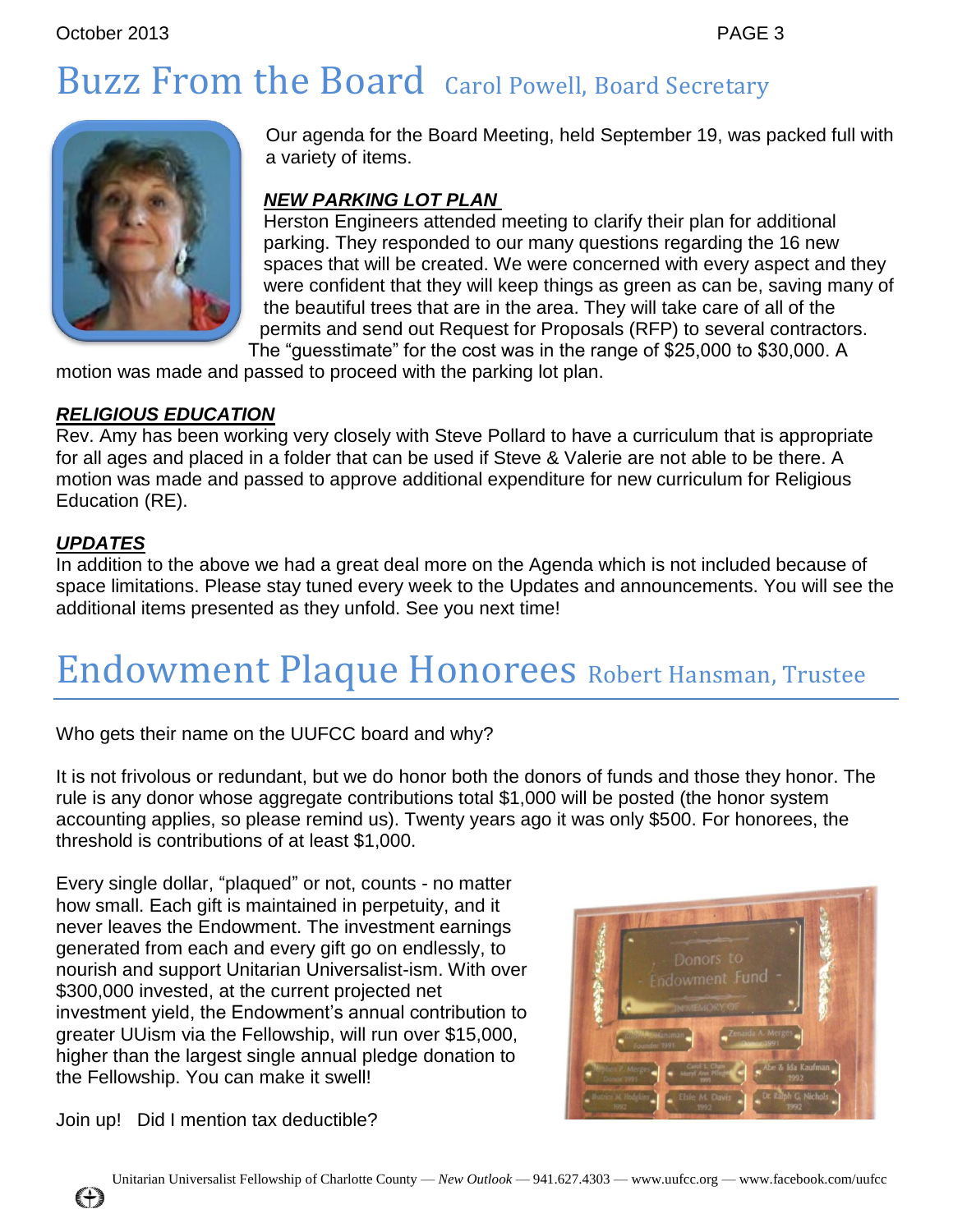# GETTING DIRTY AT UUFCC

On Sunday afternoon, October 13, 2013 at 12:00, we will launch a new Life Span Religious Education program. *(Note time and date change.)* This group is based on our seventh principle, "respect for the interdependent web of all existence of which we are a part." I've titled the program "Getting Dirty at UUFCC." Participation is open to children and adults and modifications will be made to encourage participation by those with physical challenges.



Participants will explore various spiritual questions through the medium of dirt, specifically the Fellowship's grounds and plants. Members will commit to participating in large group activities, including a tour of our grounds, during the second Sunday afternoon of each month. They will also commit to nurture, on a weekly basis, a small plot on our property. This aspect of the experience can be accomplished by individuals or small groups at the participants' convenience. Tasks will range from caring for a potted plant to maintaining and developing a native plant garden.

Members can learn and document the names and characteristics of plants and observe changes and interactions in their assigned environs. Documentation of transformations will be encouraged through journaling, photography, art, poetry, etc. and individuals will have the opportunity to share their insights, creations and experiences at the monthly gatherings.

I will send out weekly, thematically related questions and meditations for members to consider and contemplate. Additional activities will include field trips to plant seminars, nurseries and festivals. Sturdy work shoes, gardening gloves, a yearning to get dirty, and a desire to be awed are the only prerequisites for membership. If you are interested in participating, let me know.

Dennis Shaw Life Span Religious Education Coordinator 941-830 0848 or shawdennisg@yahoo.com

### A Trip to ECHO Farms in Fort Myers



October 26, Saturday Car pool at 9:30 am \$8 adults, \$5 children

For over 30 years, ECHO has been helping thousands of development workers and organizations around the world to better access vital information and other resources needed to improve food production and security for small farmers and gardeners.

The ECHO International Headquarters is located in North Fort Myers. This campus includes the Global Farm and Research Center, Reference Library, Seed Bank, Tropical Fruit Nursery, Global Bookstore and Staff Offices.

ECHO also operates Regional Impact Centers, strategically located around the world to bring muchneeded agricultural resources within reach of the small-scale farmers that need them.Sign up soon - There is only room for 20 to 22 people.

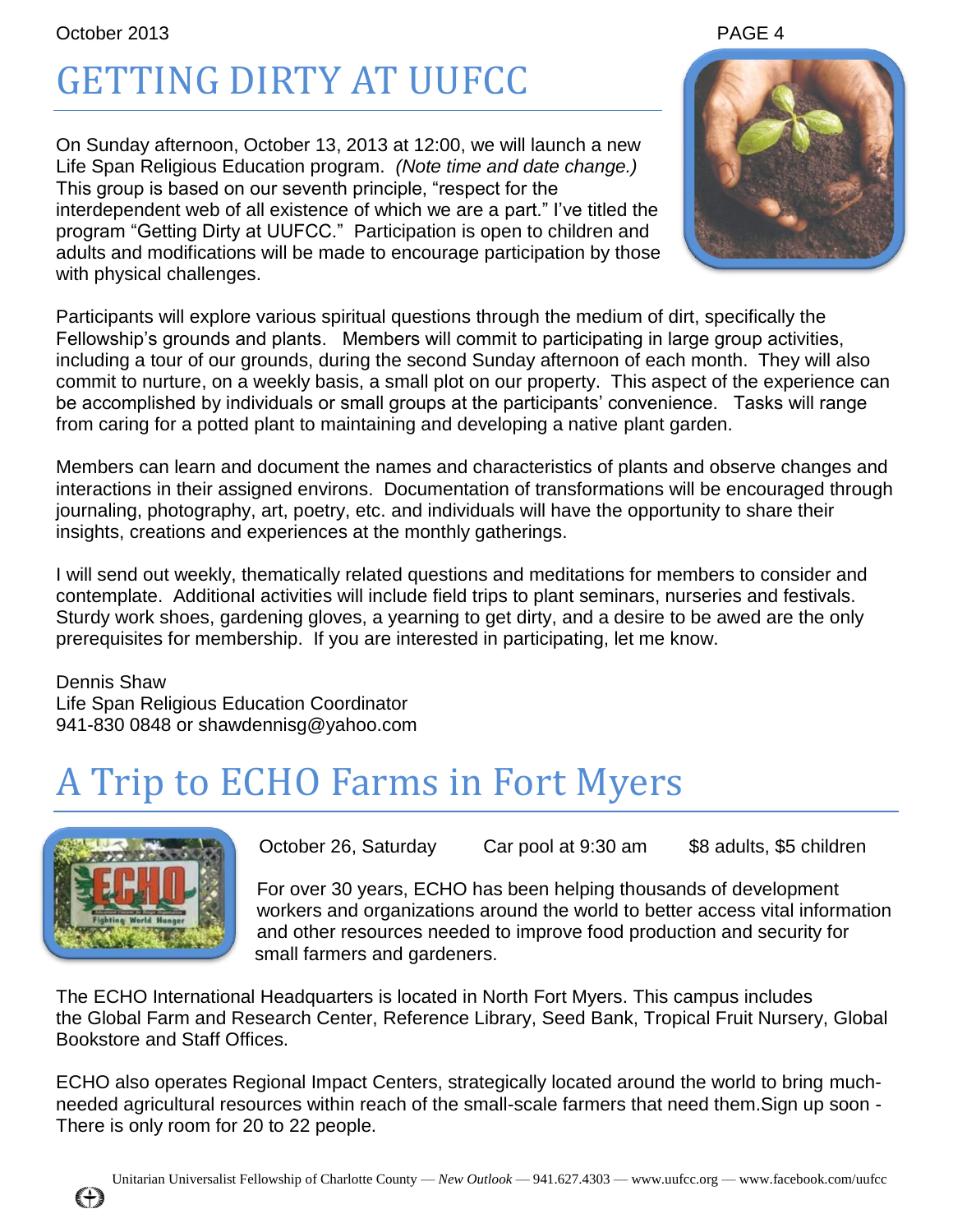### R.E. Corner - A Tribute to UUFCC R.E. by Robin McMillan



My daughters, Erica, and Sabrina Schmitt, love coming to church to attend Sunday School with Steve and Valerie Pollard! They ask me if they can go to church each week, so I know that something good is happening out on the porch! I feel that my girls have benefited from the stories read by Steve, and ensuing craft activities with Valerie, while the subliminal messages of caring, respect, understanding and justice are discussed. The kids have become familiar with the UU seven principles, and practice what they learn. They have also been introduced to many different religions and symbols, while learning to appreciate and respect diverse beliefs.

Last spring, both girls received Caring Kids Awards at their elementary school, Toledo Blade in North Port; Erica for demonstrating the value of Respect, and Sabrina for Caring. I truly believe that what they discuss and learn in Religious Education has reinforced strength of character in the girls, and also helped them develop into positive role models for their peers. I was so excited to hear Erica's teacher commend her for speaking up for others in her class and standing up for doing the right thing! These values and the positive social development in my kids are definitely reinforced by, and attributable to their Religious Education classes with the Pollards at UUFCC. I am so grateful for their efforts with the kids and believe their time is making a positive difference!!! Also, it is

important to mention that Valerie Pollard is an *extremely* talented artist and the girls are so lucky to have her spend time with them doing artsy, creative activities. They love it! Valerie is super patient and kind, and the little girls love the art they create with her. Steve too, is a natural with the kids and I think he even enjoys making Shrinky Dinks!

I highly support and encourage the continuation of the Religious Education program! While my girls are often the only ones in class, they are still excited to attend! I am so grateful that the UUFCC has offered the opportunity for them to learn to practice kindness, love and respect in the UU style. They love to go to church on Sunday and are so excited to be with Valerie and Steve. We feel very comfortable and welcome at UUFCC and have appreciated all the kindness and caring extended to us. Thanks so much!



#### **THE CHILDREN ARE HERE**

I am delighted by the number of new folks that are attending our Sunday morning services. Among these newcomers are children. Thanks to the dedication of Steve and Valerie Pollard we have a religious education program for these youngsters. BUT, Steve and Valerie need help! If you are willing to teach "Sunday School" from a prepared lesson plan or work in the nursery one Sunday per month, please contact me as soon as possible.

Thanks, Dennis Shaw 941 830 0848 or shawdennisg@yahoo.com

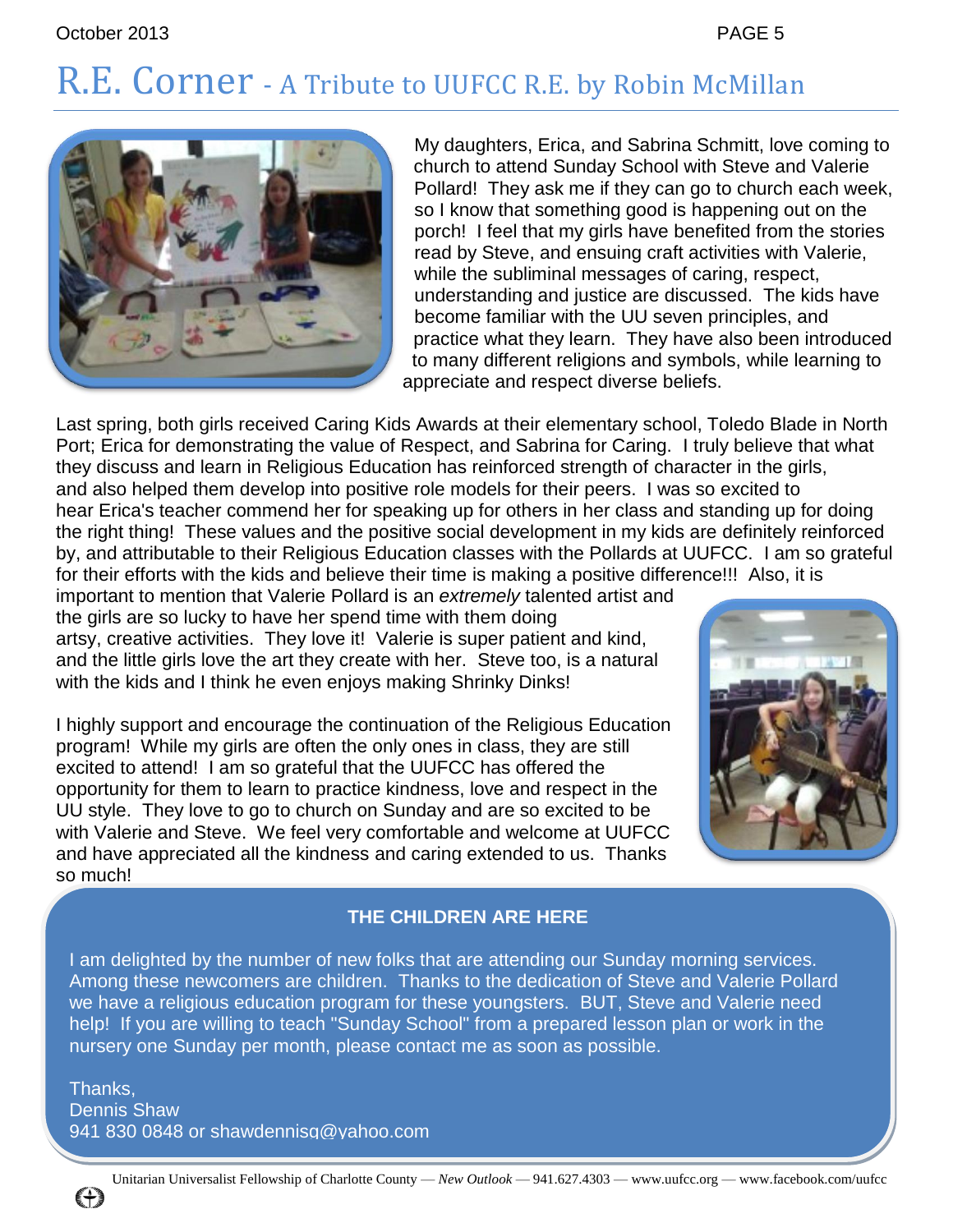## UUFCC Is On The Air Ted Zawistowski

[KDWRadio.com](http://kdwradio.com/) is carrying our new UUFCC internet radio program it has titled "Unitarian Universalist Universe." Every Monday evening at 7 p.m. you can listen to our new outreach venture. Our shows are being archived so you can listen at your leisure again at a later date or tell your family or friends how to do it wherever they are with their internet access.

A few months ago a committee was formed here at UUFCC to explore the challenge being offered by the FCC. Bandwidth for low-power FM radio stations has been set aside for local community broadcasting. The idea is to use local talent to serve each community and to address local issues. We were intrigued by the idea and started to look into it, only to conclude that it was beyond our resources.

But some persisted, especially Rosemary Hagen. She found among us some engineers with needed skills and some experience in radio broadcasting, namely, Phil Brown, Que Burgess, Tom Deuley, Joseph Fenty and Dale French. A stepping stone towards the goal of a small radio station was found: internet radio. We could begin to develop our skills before making a major commitment.

And so we have begun. We are doing original programs based on our own UUFCC membership. We have a small congregation but it is full of people with many talents and broad experiences. Plus, we have tapes of many sermons dating back a number of years, thanks to Bill Wharton. Rev. Amy is one of our stars giving voice to our UU principles. There are many sources of UU materials. Recently, Rosemary has told about the beginnings of the UUSC. Judy Fincher described her UUSC sponsored trip to Guatemala to give witness to the tragic brutality and abuse of the indigenous Mayan people. Various UUFCC members are being interviewed about what attracts them to Unitarian

#### **CONTACT US**

1532 Forrest Nelson Blvd Port Charlotte, FL 33952 941.627.4303 [www.uufcc.org,](http://www.uufcc.org/) www.facebook.com/uufcc

Rev. Amy Kindred, minister@uufcc.org 941.627.4303 Minister's hours: Wednesdays, Thursdays 2:00-6:00 p.m.

Melanie Blais, Office Assistant [office@uufcc.org](mailto:office@uufcc.org)

MaryHolly Allison, President@uufcc.org

Ginger Abraham, Newsletter Editor, newsletter@uufcc.org Marilyn Reeve, Copy Editor Article Deadline: 20th of the month

Myrna Charry, Communications Chair, mcharry@earthlink.net

**OFFICE HOURS Mondays and Thursdays 9:00 a.m. - 5:00 p.m.**

Universalism.

As things develop, we hope to add new features such as musical performances, announcements of coming events in our community, discussions with leading figures on current topics, poetry readings, reviews of books and movies,

etc. We are also seeking partners in the broader Charlotte County.

So, listen. And if you have stories to tell and talents to perform, contact us. Together, we can create a whole new chapter in our contribution to our community.



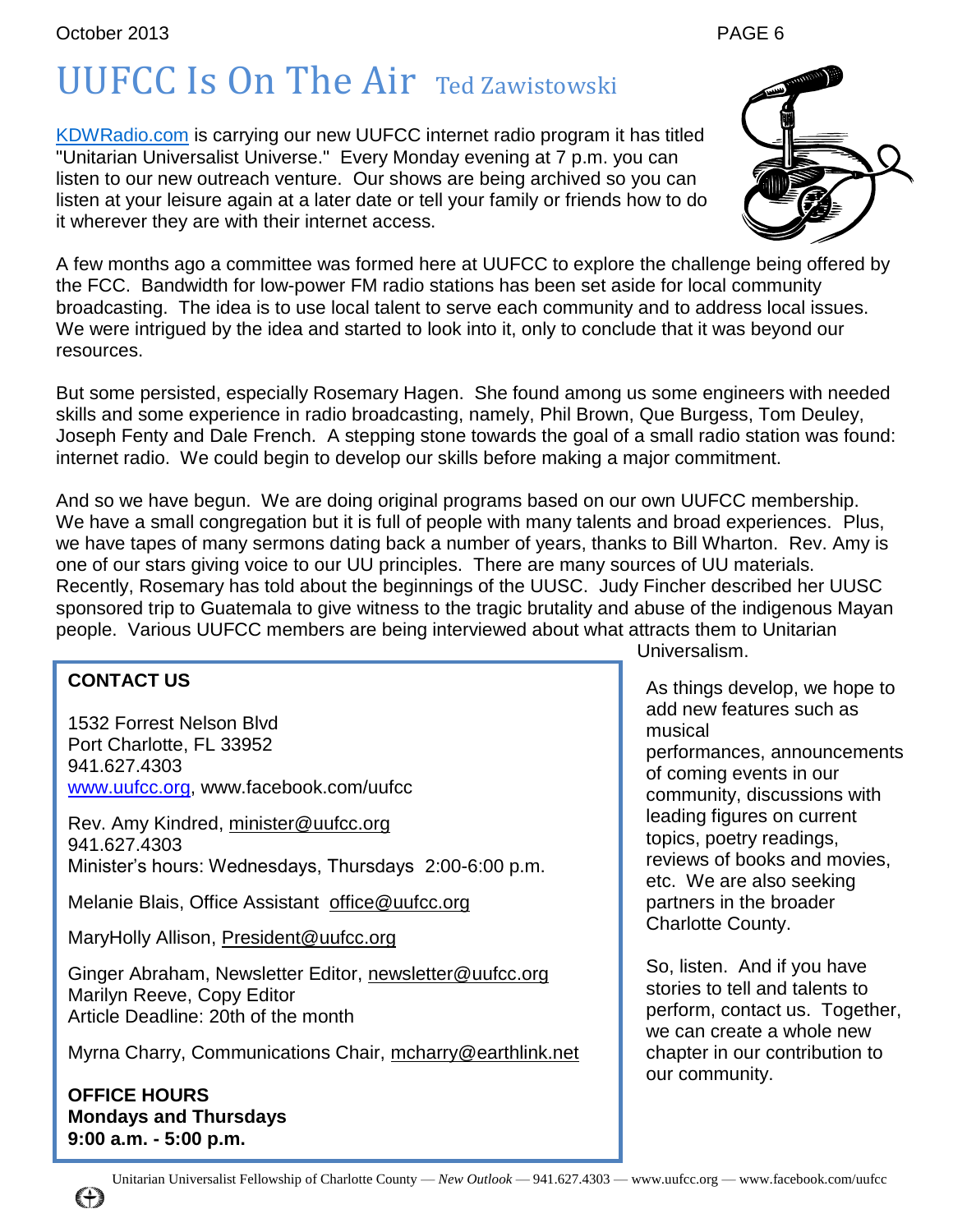.

## BOOK GROUP Joyce Gendzwill

Do you enjoy books? Do you attract books? Do you maybe even hoard books? Could be you are a bookaholic. Our group is looking for you.

We are not a self-help group. We won't work to get you to abstain. In fact, we'll egg you on

At our most recent meeting we discussed *UNDAUNTED COURAGE* by Stephen E. Ambrose. One might call it history. Or true adventure. In any case, the book opens a world we seldom think of any more. The raw ordeal of traveling through strange territory where the only inhabitants are Indian tribes hostile or unknown. Subsisting largely on the land itself. Making canoes from large trees to travel the waterways. Sometimes eating only what they could kill or what they were given by friendly Indians who were themselves starving. And they were cut off from civilization until they returned.

They had left Pittsburgh on August 31, 1803 and were back in St. Louis on September 23, 1806. They had crossed two thirds of the continent.

We meet on the last Wednesday of the month. The next meeting will be on Wednesday, October 30 at 1:30 p.m. at the Fellowship. The book discussed will be The New Jim Crow by Michelle Alexander. It is available through the UUA Bookstore.

### OUTSTANDING NEW ART ON THE WALL! Marilyn Reeve

We're pleased to announce that the work of two well-known, award-winning artists will be featured on our art wall from mid-October through the month of November. They are Beverly Yankwitt and Lois Porter. Both are members of Sea Grape Gallery as well as the Visual Arts Center.

Bev will display her abstract paintings, while Lois will hang her paintings as well as painted paper weavings. Her Grisalle enamel portraits, small paper weavings and fiber weavings will be featured in our display cases.

We'll have a chance to meet these two exceptional artists at a reception in their honor on Sunday, October 20, right after our service.

### HURRICANE SHELTER

Œ

In case we have a hurricane which requires that folks evacuate their homes, the Fellowship will be opened as a shelter. In case of an emergency those needing shelter are advised to bring basic bedding, a change of clothes, flashlights and medications. If you'd like to help prepare for a possible emergency, contact Dennis Shaw at [shawdennisg@yahoo.com](mailto:shawdennisg@yahoo.com) or 941-830-0848.



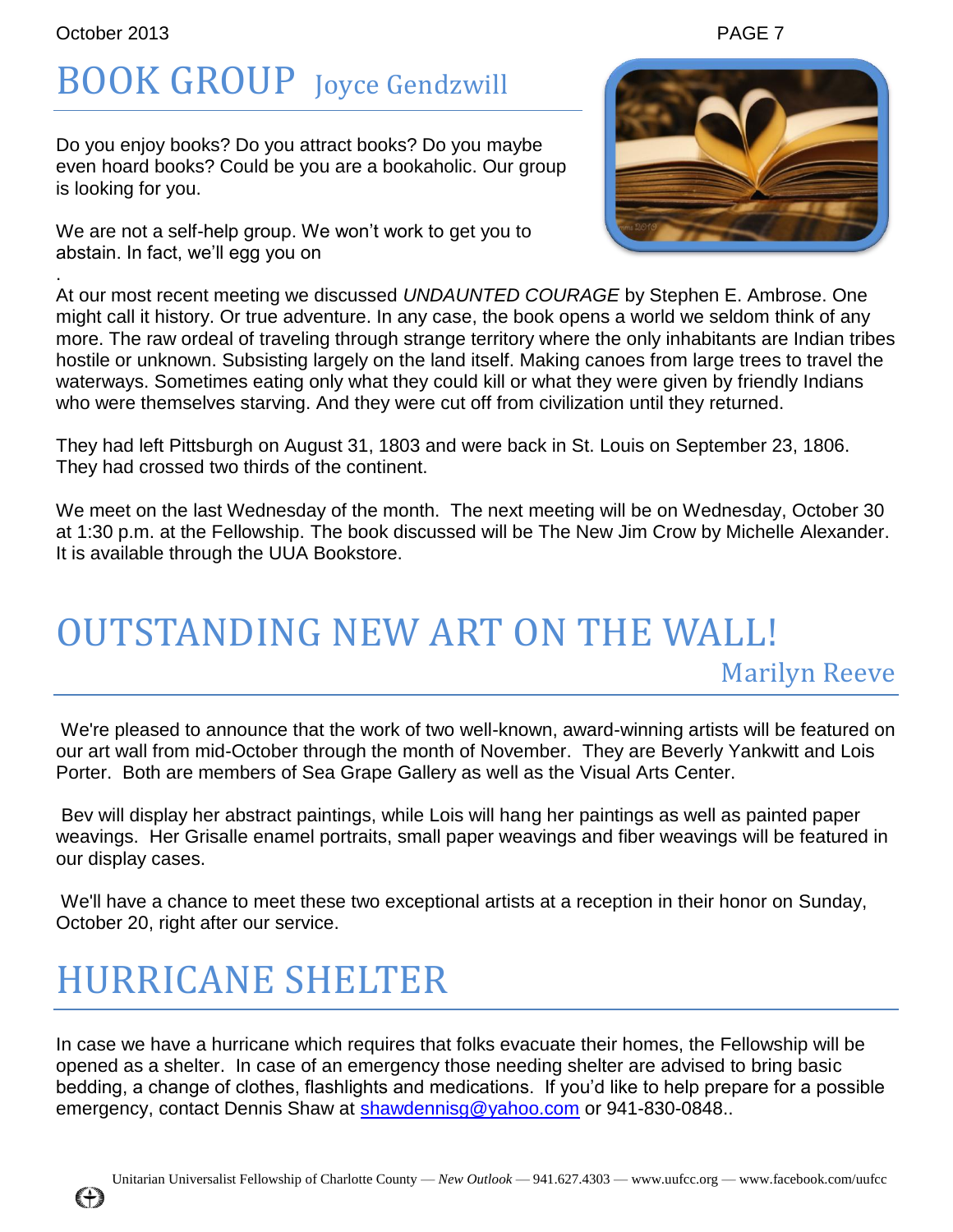### SUNDAYS

**9:15 a.m.** Conversation among Friends **10:30 a.m.** – Worship Service Coffee Hour following Worship, Potluck lunch on the first Sunday

### WORSHIP SERVICES

### **October 6 - Sacred Space and Architecture**

Rev. Amy Kindred, Worship Associate – MaryHolly Allison What determines "sacred space?" How do we know when we are in a holy place? Is it man-made? Is it open to anyone or is it only available to people who hold the same beliefs? *Visuals incorporated.*

### **October 13 - On the Poetry of Dante**

Rev. Amy Kindred, Worship Associate – Sharon Whitehill Classics become classics for a reason-they address concerns by individuals born in any era. This morning's focus is about our longing for beauty, our intrigue with death, our curiosity about God, and our love of good literature.

### **October 20 - The New Kulturkampf**

#### James M. Abraham, Worship Associate – Ginger Abraham

Kulturkampf, or culture wars, is a term from nineteenth century Wilhelmine Germany, when Protestant monarchists attacked the perceived threat of German Catholicism. But it has a corrosive meaning today. Even as Americans, led by leaders who should know better, tilt at false windmills, our country staggers along, rent by discord that has no basis in common sense. If ever there was a need for people like UUs, folks who base their spirituality and world view on reason, that time is now.

#### **October 27 - The Living Dead**

#### Reader is Sue Burgess. Worship Associate – Dennis Shaw

We humans have many rituals to remember our beloved dead (Dia de los Muertos, Ghost Suppers, etc) — and even more to distract ourselves from the fact that eventually *we* will be the ones remembered. Seeking more life *before* death.

*This Sermon is written by the Rev. Chip Roush. It is part of his "buffet" of sermons for sale. UUFCC Worship Associates are adventurous types and wanted to try something new this Sunday.*

### Events at UUFCC

**Wednesday, October 2-** 4:30 –6:00pm. **Spanish Lessons** led by Herb Levin. 7pm. **Gulf Coast Acoustic Guitar Society.** 

**Friday, October 4-** 2-3:30pm. **Jungian Psychology.** 

**Sunday October 6-** Noon-1pm. **Social Justice Committee's Open Discussion** of Chris Hedges' Lawsuit regarding the threat to democracy and the US Constitution due to the National Defense Authorization Act and the interpretations of its provisions

#### . **Tuesday, October 8-** 5-6:30pm. **Tough Times support group.**